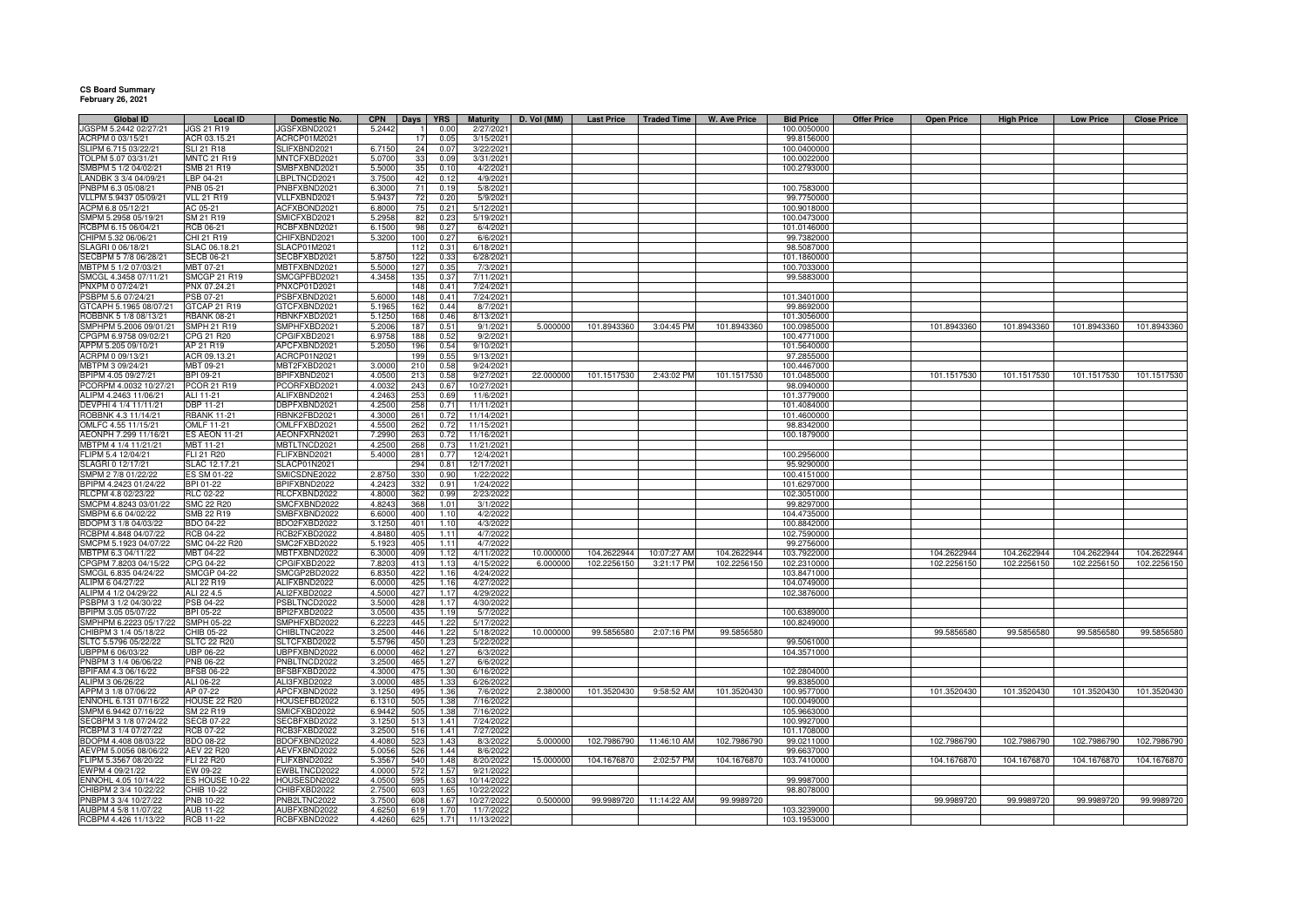| <b>Global ID</b>                             | <b>Local ID</b>                          | <b>Domestic No.</b> | <b>CPN</b>     | Days         | <b>YRS</b>       | <b>Maturity</b>       | D. Vol (MM) | <b>Last Price</b> | <b>Traded Time</b> | <b>W. Ave Price</b> | <b>Bid Price</b> | <b>Offer Price</b> | <b>Open Price</b> | <b>High Price</b> | <b>Low Price</b> | <b>Close Price</b> |
|----------------------------------------------|------------------------------------------|---------------------|----------------|--------------|------------------|-----------------------|-------------|-------------------|--------------------|---------------------|------------------|--------------------|-------------------|-------------------|------------------|--------------------|
| LANDBK 2.5872 11/17/22                       | LBP 11-22                                | BPFXBND2022         | 2.5872         | 629          | 1.72             | 11/17/2022            |             |                   |                    |                     | 99.9784000       |                    |                   |                   |                  |                    |
| CHIBPM 3.65 12/02/22                         | CHIB 12-22                               | CHIB2LTN2022        | 3.6500         | 644          | 1.76             | 12/2/2022             | 2.000000    | 99.8650790        | 2:24:02 PM         | 99.8650790          |                  |                    | 99.8650790        | 99.8650790        | 99.8650790       | 99.8650790         |
| DEVPHI 2 1/2 12/11/22                        | DBP 12-22                                | DBPFXBND2022        | 2.5000         | 653          | 1.79             | 12/11/2022            |             |                   |                    |                     | 99.9998000       |                    |                   |                   |                  |                    |
| ROBBNK 4 1/8 12/16/22                        | <b>RBANK 12-22</b>                       | RBANKLTN2022        | 4.1250         | 658          | 1.80             | 12/16/2022            |             |                   |                    |                     |                  |                    |                   |                   |                  |                    |
| SMCGL 5 3/8 12/22/22                         | <b>SMCGP 22 R20</b>                      | SMCGPFBD2022        | 5.375          | 664          | 1.82             | 12/22/202             | 0.300000    | 103.0930110       | 2:56:51 PM         | 103.0930110         | 97.8842000       |                    | 103.0930110       | 103.0930110       | 103.0930110      | 103.0930110        |
| FLIPM 5.0496 01/07/23                        | CPI 01-23 R20                            | CPIFXBND2023        | 5.049          | 680          | 1.86             | 1/7/202               |             |                   |                    |                     | 103.6739000      |                    |                   |                   |                  |                    |
| SBPM 4 1/2 02/04/23                          | PSB 02-23                                | SBFXBND2023         | 4.5000         | 708          | 1.94             | 2/4/202               |             |                   |                    |                     | 99.0863000       |                    |                   |                   |                  |                    |
| RCBPM 3 3/4 02/11/23                         | RCB 02-23                                | RCBLTNCD2023        | 3.7500         | 715          | 1.96             | 2/11/2023             |             |                   |                    |                     |                  |                    |                   |                   |                  |                    |
| BDOPM 3 5/8 02/18/23                         | BDO 02-23                                | BDOLTNCD2023        | 3.6250         | 722          | 1.98             | 2/18/2023             |             |                   |                    |                     |                  |                    |                   |                   |                  |                    |
| EWPM 4 1/2 02/21/23                          | EW 02-23                                 | EWBFXBND2023        | 4.5000         | 725          | 1.99             | 2/21/2023             |             |                   |                    |                     | 102.0893000      |                    |                   |                   |                  |                    |
| GTCAPH 5.0937 02/27/23                       | GTCAP 23 R20                             | GTCFXBND2023        | 5.093          | 731          | 2.00             | 2/27/202              |             |                   |                    |                     | 98.5431000       |                    |                   |                   |                  |                    |
| SMPHPM 5.663 03/01/23                        | <b>SMPH 23 R21</b>                       | SMPHFXBD2023        | 5.6630         | 733          | 2.01             | 3/1/202               |             |                   |                    |                     | 100.3048000      |                    |                   |                   |                  |                    |
| SMCPM 6 1/4 03/19/23                         | <b>SMC 23 R21</b>                        | SMCFXBND2023        | 6.2500         | 751          | 2.06             | 3/19/202              |             |                   |                    |                     | 105.6194000      |                    |                   |                   |                  |                    |
| MBTPM 4 1/2 04/24/23                         | MBT 04-23                                | MBTFXBND2023        | 4.5000         | 787          | 2.16             | 4/24/202              |             |                   |                    |                     | 102.2674000      |                    |                   |                   |                  |                    |
| PNBPM 3 7/8 04/26/23                         | PNB 04-23                                | PNBLTNCD2023        | 3.8750         | 789          | 2.16             | 4/26/202              |             |                   |                    |                     |                  |                    |                   |                   |                  |                    |
| EDCPM 4.7312 05/03/23                        | EDC 23 R19                               | EDCFXBND2023        | 4.7312         | 796          | 2.18             | 5/3/202               |             |                   |                    |                     | 102.7604000      |                    |                   |                   |                  |                    |
| SECBPM 3 7/8 05/08/23                        | <b>SECB 05-23</b>                        | SECBLTNC2023        | 3.8750         | 801          | 2.19             | 5/8/202               |             |                   |                    |                     |                  |                    |                   |                   |                  |                    |
| BPIPM 3 3/4 05/24/23                         | BPI 05-23                                | BPILTNCD2023        | 3.7500         | 817          | 2.24             | 5/24/202              |             |                   |                    |                     |                  |                    |                   |                   |                  |                    |
| ACPM 3.92 07/07/23                           | AC 23 R22                                | ACFXBOND2023        | 3.920          | 861          | 2.36             | 7/7/202               |             |                   |                    |                     | 98.0540000       |                    |                   |                   |                  |                    |
| SMCGL 4.7575 07/11/23                        | <b>SMCGP 23 R21</b>                      | SMCGPFBD2023        | 4.757          | 865          | 2.37             | 7/11/2023             |             |                   |                    |                     | 97.8212000       |                    |                   |                   |                  |                    |
| GLOPM 5.2792 07/17/23                        | GLO 23 R20                               | GLOFXBND2023        | 5.279          | 871          | 2.39             | 7/17/2023             |             |                   |                    |                     | 104.2737000      |                    |                   |                   |                  |                    |
| RLCPM 3.683 07/17/23                         | RLC 07-23                                | RLCFXBND2023        | 3.683          | 87           | 2.39             | 7/17/202              |             |                   |                    |                     | 101.5537000      |                    |                   |                   |                  |                    |
| SMPHPM 2.4565 08/05/23                       | <b>SMPH 08-23</b>                        | SMPH2FBD2023        | 2.456          | 890          | 2.44             | 8/5/202               |             |                   |                    |                     | 99.9991000       |                    |                   |                   |                  |                    |
| SMCGL 6 3/4 08/17/23                         | SMCGP 08-23 R21                          | SMCGP2BD2023        | 6.750          | 902          | 2.47             | 8/17/202              |             |                   |                    |                     | 102.1627000      |                    |                   |                   |                  |                    |
| JBPPM 4 3/8 08/21/23                         | <b>UBP 08-23</b>                         | UBPLTNCD2023        | 4.375          | 906          | 2.48             | 8/21/202              |             |                   |                    |                     |                  |                    |                   |                   |                  |                    |
| MBTPM 3 1/2 09/19/23                         | MBT 09-23                                | MBTLTNCD2023        | 3.5000         | 935          | 2.56             | 9/19/202              |             |                   |                    |                     |                  |                    |                   |                   |                  |                    |
| ALIPM 7.0239 10/05/23                        | ALI 23 R21                               | ALI2FXBD2023        | 7.023          | 951          | 2.60             | 10/5/202              |             |                   |                    |                     | 104.2738000      |                    |                   |                   |                  |                    |
| ALIPM 3.8915 10/07/23                        | ALI 23 R22                               | ALIFXBND2023        | 3.8915         | 953          | 2.61             | 10/7/202              |             |                   |                    |                     | 99.0019000       |                    |                   |                   |                  |                    |
| PCORPM 4.5219 10/27/23                       | <b>PCOR 23 R21</b>                       | PCORFXBD2023        | 4.5219         | 973          | 2.66             | 10/27/202             |             |                   |                    |                     | 96.6935000       |                    |                   |                   |                  |                    |
| DELMPI 3.484 10/30/23                        | DMPI 10-23                               | DMPIFXBD2023        | 3.4840         | 976          | 2.67             | 10/30/2023            |             |                   |                    |                     | 99.8321000       |                    |                   |                   |                  |                    |
| SECBPM 4 1/2 11/02/23                        | <b>SECB 11-23</b>                        | SECB2LTN2023        | 4.5000         | 979          | 2.68             | 11/2/2023             | 0.100000    | 99.9986270        | 9:09:11 AM         | 99.9986270          |                  |                    | 99.9986270        | 99.9986270        | 99.9986270       | 99.9986270         |
| BDOPM 4 3/8 11/07/23                         | BDO 11-23                                | BDO2LTNC2023        | 4.375          | 984          | 2.69             | 11/7/202              | 4.300000    | 101.5874020       | 11:54:23 AM        | 104.1982522         |                  |                    | 105.0957320       | 105.0957320       | 101.5874020      | 101.5874020        |
| FLIPM 5.4333 11/08/23                        | FLI 23 R20                               | FLIFXBND2023        | 5.433          | 985          | 2.70             | 11/8/202              |             |                   |                    |                     | 100.1432000      |                    |                   |                   |                  |                    |
| AEONPH 7.695 11/16/23                        | <b>ES AEON 11-23</b>                     | AEONFXRN2023        | 7.695          | 993          | 2.72             | 11/16/202             |             |                   |                    |                     | 101.0600000      |                    |                   |                   |                  |                    |
| AEVPM 2.8403 11/16/23                        | <b>AEV 11-23</b>                         | AEV2FXBD2023        | 2.840          | 993          | 2.72             | 11/16/2023            |             |                   |                    |                     | 99.8447000       |                    |                   |                   |                  |                    |
| FLIPM 3.3353 11/18/23                        | FLI 11-23                                | <b>LI2FXBD2023</b>  | 3.335          | 995          | 2.72             | 11/18/2023            |             |                   |                    |                     | 100.8704000      |                    |                   |                   |                  |                    |
| AEVPM 4.6188 11/21/23                        | AEV 23 R20                               | <b>AEVFXBND2023</b> | 4.618          | 998          | 2.73             | 11/21/202             |             |                   |                    |                     | 98.0961000       |                    |                   |                   |                  |                    |
| EWPM 4 5/8 12/07/23                          | EW 12-23                                 | EWBLTNCD2023        | 4.625          | $101 -$      | 2.78             | 12/7/202              |             |                   |                    |                     |                  |                    |                   |                   |                  |                    |
| SMPM 5.159 12/09/23                          | SM 23 R21                                | SMICFXBD2023        | 5.159          | 1016         | 2.78             | 12/9/202              |             |                   |                    |                     | 104.6109000      |                    |                   |                   |                  |                    |
| JBPPM 2 3/4 12/09/23                         | <b>UBP 12-23</b>                         | JBPFXBND2023        | 2.750          | 1016         | 2.78             | 12/9/202              |             |                   |                    |                     | 100.4666000      |                    |                   |                   |                  |                    |
| VLLPM 8 12/21/23                             | <b>VLL 23 R21</b>                        | /LLFXBND2023        | 8.000          | 102          | 2.8i             | 12/21/202             | 4.50000     | 103.5560870       | 3:21:19 PM         | 103.5560870         | 103.8159000      |                    | 103.5560870       | 103.5560870       | 103.5560870      | 103.5560870        |
| CHIBPM 4.55 01/12/24                         | CHIB 01-24                               | HIBLTNC2024         | 4.550          | 105          | 2.88             | 1/12/202              | 5.00000     | 99.4259340        | 11:45:45 AM        | 99.4259340          |                  |                    | 99.4259340        | 99.4259340        | 99.4259340       | 99.4259340         |
| ROBBNK 4 7/8 01/16/24                        | <b>RBANK 01-24</b>                       | RBANKLTN2024        | 4.8750         | $105 -$      | 2.89             | 1/16/2024             |             |                   |                    |                     |                  |                    |                   |                   |                  |                    |
| FDCPM 6.1458 01/24/24                        | <b>FDC 24 R21</b>                        | FDCFXBND2024        | 6.1458         | 106          | 2.91             | 1/24/2024             |             |                   |                    |                     | 103.0703000      |                    |                   |                   |                  |                    |
| APPM 7.5095 01/25/24                         | AP 24 R22                                | APCFXBND2024        | 7.509          | 106          | 2.91             | 1/25/2024             |             |                   |                    |                     | 107.4321000      |                    |                   |                   |                  |                    |
| ALIPM 5 01/30/24                             | ALI 24 R20                               | ALIFXBND2024        | 5.0000         | 1068         | 2.92             | 1/30/2024             | 4.000000    | 102.5091100       | 2:01:50 PM         | 102.5091100         | 104.1181000      |                    | 102.5091100       | 102.5091100       | 102.5091100      | 102.5091100        |
| TELPM 5.2813 02/06/24                        | <b>TEL 24 R21</b>                        | TELFXBND2024        | 5.281          | 107          | 2.94             | 2/6/2024              |             |                   |                    |                     | 99.4100000       |                    |                   |                   |                  |                    |
| PSBPM 5 02/09/24                             | PSB 02-24                                | PSBLTNCD2024        | 5.000          | 107          | 2.9 <sup>t</sup> | 2/9/202               |             |                   |                    |                     |                  |                    |                   |                   |                  |                    |
| CHIBPM 2 1/2 02/18/24                        | CHIB 02-24                               | CHIBFXBD2024        | 2.500          | 108          | 2.98             | 2/18/202              |             |                   |                    |                     | 99.9999000       |                    |                   |                   |                  |                    |
| JGSPM 5.3 02/27/24                           | JGS 24 R20                               | JGSFXBND2024        | 5.300          | 1096         | 3.00             | 2/27/2024             |             |                   |                    |                     | 101.4988000      |                    |                   |                   |                  |                    |
| SMCPM 5.284 03/01/24                         | <b>SMC 24 R22</b>                        | SMCFXBND2024        | 5.284          | 109          | 3.01             | 3/1/202               | 1.00000     | 104.3979340       | 2:02:08 PM         | 104.3979340         | 99.4064000       |                    | 104.3979340       | 104.3979340       | 104.3979340      | 104.3979340        |
| STIEPM 5.8085 03/23/24                       | STIESG 24 R22                            | STIGFXBD2024        | 5.808          | 112          | 3.0              | 3/23/2024             |             |                   |                    |                     | 91.8555000       |                    |                   |                   |                  |                    |
| MEGPM 5.3535 03/28/24                        | <b>MEG 24 R22</b>                        | MEGFXBND2024        | 5.353          | 1126         | 3.08             |                       | 1.000000    | 105.0582790       | 3:29:42 PM         | 105.0582790         | 104.0233000      |                    | 105.0582790       | 105.0582790       | 105.0582790      | 105.0582790        |
| RCBPM 5 1/2 03/28/24                         | RCB 03-24                                | RCBLTNCD2024        | 5.5000         | 1126         | 3.08             | 3/28/202<br>3/28/2024 |             |                   |                    |                     |                  |                    |                   |                   |                  |                    |
| TOLPM 5 1/2 03/31/24                         | <b>MNTC 24 R21</b>                       | MNTCFXBD2024        | 5.5000         | 1129         | 3.09             | 3/31/2024             |             |                   |                    |                     | 98.6010000       |                    |                   |                   |                  |                    |
|                                              | <b>SMB 24 R21</b>                        | SMBFXBND2024        | 6.0000         |              |                  |                       |             |                   |                    |                     | 102.1058000      |                    |                   |                   |                  |                    |
| SMBPM 6 04/02/24                             | SM 04-24                                 | SMIC2FBD2024        |                | 1131<br>1131 | 3.10             | 4/2/2024              |             |                   |                    |                     | 99.8855000       |                    |                   |                   |                  |                    |
| SMPM 3.3613 04/02/24                         | MBT 04-24                                |                     | 3.3613         |              | 3.10             | 4/2/2024              |             |                   |                    |                     |                  |                    |                   |                   |                  |                    |
| MBTPM 5 3/8 04/04/24                         |                                          | MBT2LTNC2024        | 5.3750         | 1133         | 3.10             | 4/4/2024              | 0.500000    | 105.0950530       | 2:40:15 PM         | 105.0950530         |                  |                    | 105.0950530       | 105.0950530       | 105.0950530      | 105.0950530        |
| PBC 5 5/8 04/08/24<br>PCORPM 7.8183 04/19/24 | <b>PBCOM 04-24</b><br><b>PCOR 24 R22</b> | PBCOMLTN2024        | 5.625<br>7.818 | 1137<br>1148 | 3.11<br>3.14     | 4/8/2024<br>4/19/2024 | 1.00000     |                   |                    |                     | 107.6724000      |                    | 107.0623670       |                   |                  |                    |
|                                              |                                          | PCORFXBD2024        |                | 1153         | 316              |                       |             | 107.0623670       | 3:41:12 PM         | 107.0623670         |                  |                    |                   | 107.0623670       | 107.0623670      | 107.0623670        |
| SMCGL 7.1783 04/24/24                        | SMCGP 04-24 R22                          | SMCGP2BD2024        | 7.178          |              |                  | 4/24/2024             | 1.00000     | 107.2085450       | 2:09:27 PM         | 107.2085450         | 101.9131000      |                    | 107.2085450       | 107.2085450       | 107.2085450      | 107.2085450        |
| SMPHPM 5.1683 05/18/24                       | SMPH 05-24 R22                           | SMPH2FBD2024        | 5.168          | 1177         | 3.22             | 5/18/202              |             |                   |                    |                     | 104.2510000      |                    |                   |                   |                  |                    |
| SMPM 5.6125 05/19/24                         | SM 24 R21                                | <b>SMICFXBD2024</b> | 5.612          | 1178         | 3.23             | 5/19/2024             |             |                   |                    |                     | 99.2307000       |                    |                   |                   |                  |                    |
| AEVPM 6.0157 06/18/24                        | <b>AEV 24 R23</b>                        | AEVFXBND2024        | 6.015          | 1208         | 3.31             | 6/18/2024             |             |                   |                    |                     | 101.9226000      |                    |                   |                   |                  |                    |
| MBTPM 3 7/8 07/20/24                         | MBT 07-24                                | <b>MBTLTNCD2024</b> | 3.8750         | 1240         | 3.40             | 7/20/2024             |             |                   |                    |                     |                  |                    |                   |                   |                  |                    |
| DDPM 6.0952 07/21/24                         | DD 24 R22                                | DDFXBOND2024        | 6.095          | 1241         | 3.40             | 7/21/202              |             |                   |                    |                     | 95.8269000       |                    |                   |                   |                  |                    |
| GTCAPH 5 5/8 08/07/24                        | GTCAP 24 R21                             | GTCFXBND2024        | 5.625          | 1258         | 3.44             | 8/7/202               |             |                   |                    |                     | 98.4603000       |                    |                   |                   |                  |                    |
| VLLPM 5.7512 08/08/24                        | <b>VLL 24 R23</b>                        | /LLFXBND2024        | 5.751          | 125          | 3.45             | 8/8/2024              |             |                   |                    |                     | 97.2570000       |                    |                   |                   |                  |                    |
| PNBPM 5 3/4 08/27/24                         | PNB 08-24                                | PNBLTNCD2024        | 5.7500         | 127          | 3.50             | 8/27/202              |             |                   |                    |                     |                  |                    |                   |                   |                  |                    |
| SMPHPM 5.7417 09/01/24                       | <b>SMPH 24 R21</b>                       | SMPHFXBD2024        | 5.7417         | 128          | 3.51             | 9/1/202               |             |                   |                    |                     | 99.6595000       |                    |                   |                   |                  |                    |
| ALIPM 4.758 09/30/24                         | ALI 24 R22                               | ALI2FXBD2024        | 4.7580         | 1312         | 3.59             | 9/30/2024             |             |                   |                    |                     | 101.0128000      |                    |                   |                   |                  |                    |
| SMCPM 5.55 10/04/24                          | SMC 10-24 R22                            | SMC2FXBD2024        | 5.5500         | 1316         | 3.60             | 10/4/2024             |             |                   |                    |                     | 103.4625000      |                    |                   |                   |                  |                    |
| BDOPM 5 3/8 10/12/24                         | <b>BDO 10-24</b>                         | BDOLTNCD2024        | 5.375          | 1324         | 3.63             | 10/12/202             |             |                   |                    |                     |                  |                    |                   |                   |                  |                    |
| FLIPM 5.6389 12/04/24                        | FLI 24 R21                               | FLIFXBND2024        | 5.6389         | 1377         | 3.77             | 12/4/2024             |             |                   |                    |                     | 103.9175000      |                    |                   |                   |                  |                    |
| SMCGL 6 1/4 12/22/24                         | <b>SMCGP 24 R22</b>                      | SMCGPFBD2024        | 6.2500         | 1395         | 3.82             | 12/22/2024            |             |                   |                    |                     | 99.9978000       |                    |                   |                   |                  |                    |